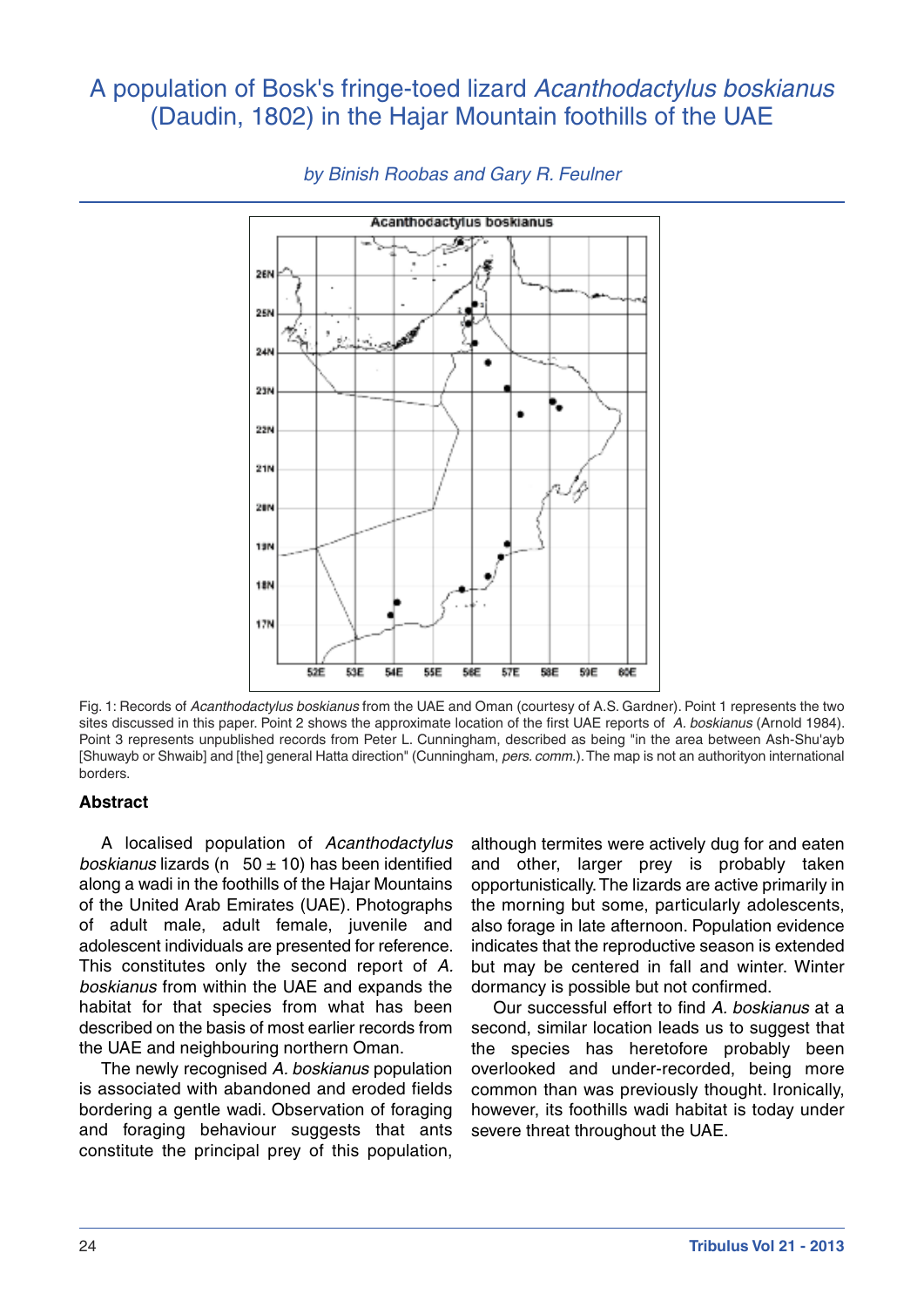## **Introduction**

Bosk's fringe-toed lizard *Acanthodactylus boskianus* (Daudin, 1802) is the most widespread species in the Saharo-Sindian lacertid genus *Acanthodactylus*, which includes about 30 species (Arnold 1980, Rastegar-Pouyani 1999). It is also the largest *Acanthodactylus* species throughout its range (Arnold, 1980, Sahara-Nature), which includes all of Saharan North Africa and the Middle East, i.e., Arabia, the Levant and Mesopotamia (including the Turkish border), as well as northwestern Iran (Rastegar-Pouyani 1999). A recent account of the systematics of *A. boskianus* is given in Rastegar-Pouyani (1999).

*A. boskianus* is said to be present in all regions of the Sahara and to "frequent a range of stony and sandy environments such as the edges of routes, channels, wadi beds [and] palm groves" (Sahara-Nature). Jongbloed (2000) has mentioned that outside the UAE it is known from elevations up to 2000 metres. In Egypt, it is said to be common and found in a variety of habitats throughout the country (Khanoon 2009).

In the UAE, *A. boskianus* is one of six *Acanthodactylus* species, and one of the only two that have been recorded on other than sand substrates (Hornby 1996, Jongbloed 2000, Gardner 2005b, Gardner 2008, Gardner *in press*). *A. boskianus* has also been considered one of the rarest of the UAE's *Acanthodactylus* lizards. The only prior UAE records are those of Arnold (1984), believed to be from eastern Sharjah emirate, in the

area between Dhaid and Madam (Gardner *pers. comm.*, Gardner *in press*), not far from the border with northernmost Oman (Fig. 1). The habitat was described as the interface between the gravel outwash plains along the west flank of the mountains and the active sand dunes still farther west (Arnold 1984).

It was therefore a considerable surprise when the authors encountered a small population of *A. boskianus* in early December 2012 in a lower tributary of Wadi Isfani, in the foothills south of Siji, on the west flank of the Hajar Mountains (Fig. 1). Our surprise was all the greater because extensive quarrying, road-building, power lines, private construction and weekend picnicking have severely disrupted the natural environment in that general area.

Nevertheless, within less than an hour we were able to observe and photograph an adult male, adult female and juvenile, each showing different and distinctive colour patterns (Rastegar-Pouyani 1999), in what was evidently a relatively concentrated local population. We also made some preliminary behavioural observations.

This population represented not only an extension of the known geographic range of *A. boskianus* within the UAE and Oman, but also an expansion of the range of habitats within which it is known to occur. We therefore made follow-up visits in mid and late December 2012, and again in early and mid-August 2013, to try to better



Fig. 2: An adult male *Acanthodactylus boskianus*, early December 2012. [BR]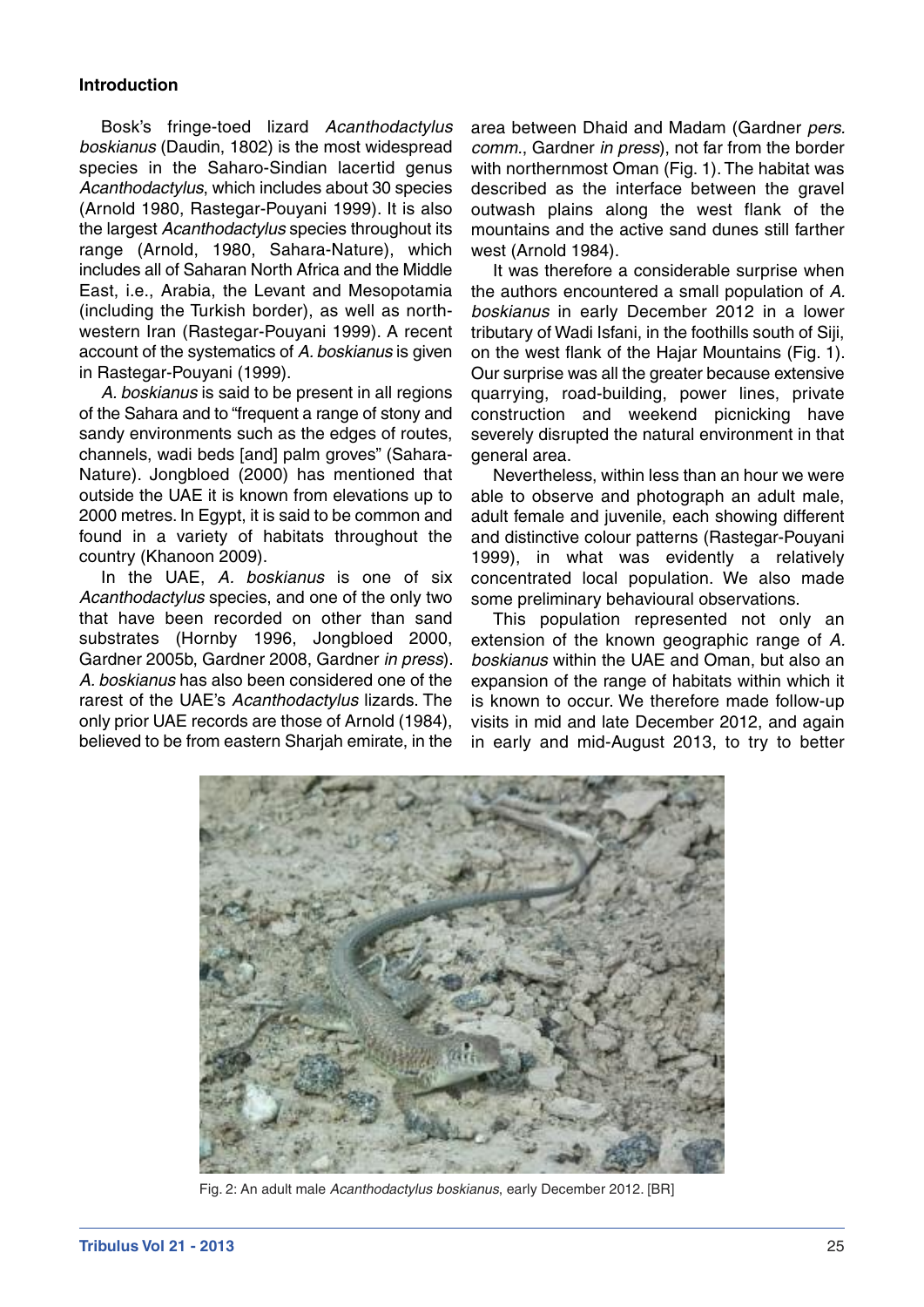

Fig. 3: A young adult male *Acanthodactylus boskianus*, mid-August 2013, showing a relatively high proportion of vivid intermittent dark scales, retained from juvenile colouration. [BR]

assess the size of the population and understand more about its ecology. This report describes and discusses our observations.

## **Identification**

Comparison of our original photographs with literature sources (Rastegar-Pouyani 1999, Jongbloed 2000, Gardner 2008) permitted a tentative identification as *A. boskianus*, a species not previously encountered by either of the authors. That identification was confirmed by Gardner (*pers. comm.*) and Cunningham (*pers. comm.*). It is worth noting that images of *A. boskianus* available on the internet were inconclusive for purposes of identification, owing to the diversity of colour patterns found at other locations.

## **Description**

The adult *A. boskianus* we observed were relatively large − larger (in our estimation) than *A. schmidti*, the UAE's most common *Acanthodactylus*, with which we are familiar. Relative size was one of the factors in favour of a tentative identification as *A. boskianus*. However, size remains a qualitative assessment. Because we wanted to be able to study the ecology of the population and wished to habituate the lizards to our presence, we did not attempt to capture and measure any specimens.

Jongbloed (2000) states maximum snout-vent length for *A. boskianus* as 95mm, versus a range of 60-100mm for snout-vent length in *A. schmidti*, but Arnold (1980) has pointed out that the sizes of



Fig. 4: An adult female *Acanthodactylus boskianus*, early December 2012. [BR]

both *A. boskianus* and *A. schmidti* vary with geography (and suggests that this is due to character displacement resulting from sympatry with other species). Like other *Acanthodactylus* lizards, *A. boskianus* has a very long tail, longer than the body length. Tail colour evidently varies with maturity and, in adults, with season.

Males. In adult males (Figs. 2 and 3), the ground colour is bronze, mottled with intermittent darker scales and marked with three faint pairs of pale, longitudinal stripes, residual from the juvenile colour pattern. A horizontal line of four irregular dark spots, separated by white, is present under the eye. Depending on light conditions, the overall bronze colour may appear slightly grayish or greenish. The belly is yellowish. Tail colour is dull blue-grey.

Females. Adult females (Fig. 4) have a medium to light brown ground colour with three distinct pairs of thin, pale, longitudinal stripes, retained from the juvenile colour pattern. The belly is pale. Tail colour in December was bluish-grey, similar to the male. Tail colour in August was dull pinkish-tan. In all cases the base of the tail was marked by subdued, darker transverse piping, fading out distally.

Juveniles. Juvenile *A. boskianus* (Fig. 5) were observed in both early December 2012 ( $n = 2$ ) and mid-August 2013 ( $n = 1$ ). They are distinguishable from adults not only by their much smaller size but also by their colouration, which features a boldly striped body with a pale, turquoise-blue tail. Length was measured indirectly at *ca*. 9cm, including the long tail.The trunk displays a pattern of contrasting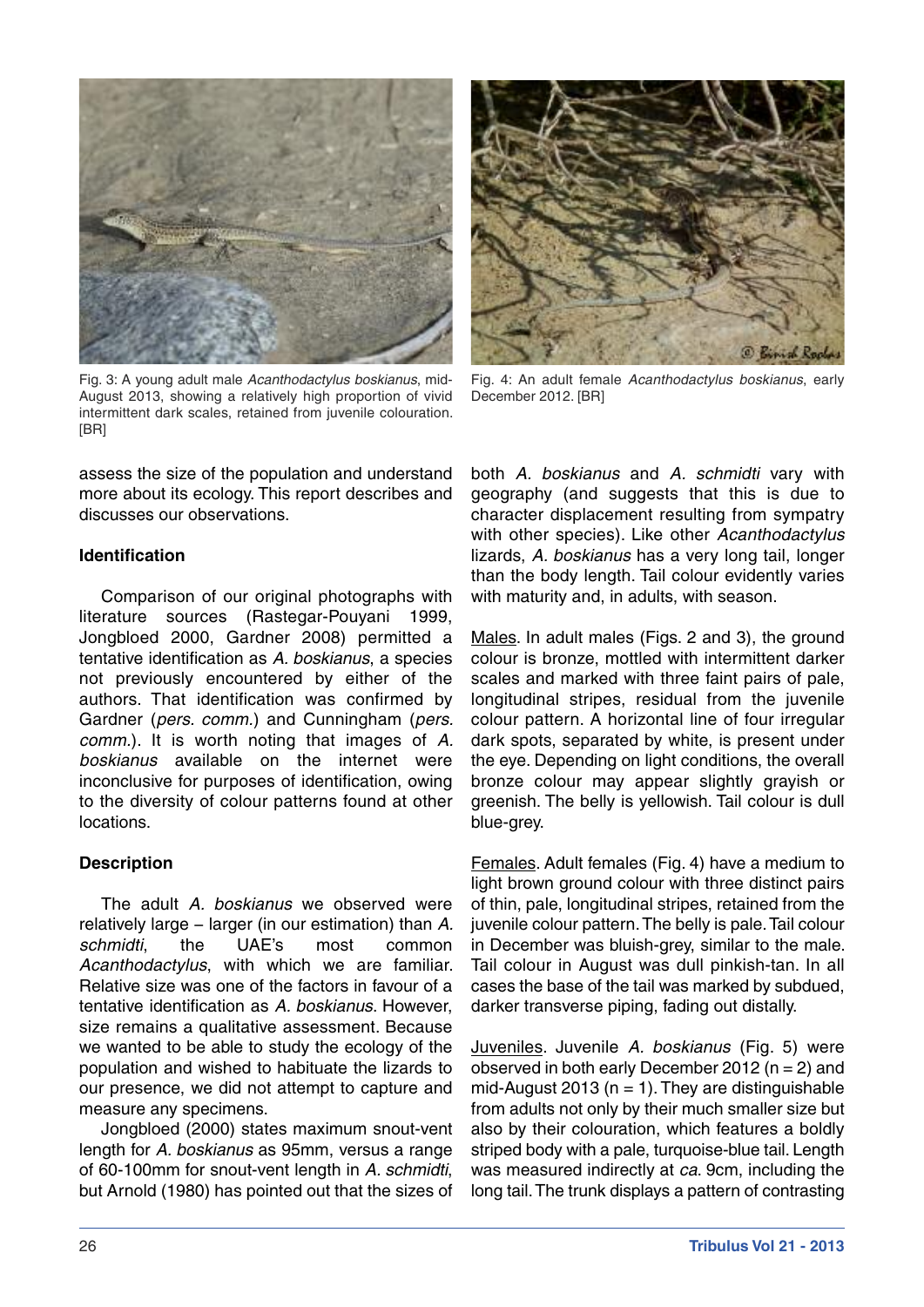

Fig. 5: A juvenile *Acanthodactylus boskianus*, early December 2012, showing the blue coloured tail. [BR]

dark and pale longitudinal stripes from the base of the skull to the base of the tail. A dark central dorsal stripe (dark brown, appearing almost black) is flanked by three thin, pale cream-coloured stripes alternating with three slightly broader dark stripes. The belly is pale. A dagger of pale colour divides the central dorsal stripe from the base of the skull to the shoulder girdle. As in adults, the posterior surface of the legs is spotted white on very dark brown.

The pattern of a boldly striped trunk and a colourful tail is common to juveniles of a number of *Acanthodactylus* and other lizards, e.g., *A. opheodurus* (Arnold 1980). In this instance it created particular confusion initially, not only because *A. boskianus* was unexpected but because its juvenile colour pattern (black-andwhite striped trunk and pale blue tail) closely resembles that of another juvenile lacertid found in the UAE, *Omanosaura cyanura*, a Hajar Mountain endemic (Feulner 2013).The latter would normally have been found only deeper in the mountains, in habitats characterised by narrower, bedrock wadis, but in the field we were forced to consider at the outset whether the juvenile form we encountered was conspecific with the undoubtedly 'new' male (*A. boskianus*) or whether it was an errant *O. cyanura*.

Adolescents. Adolescent *A. boskianus* (Fig. 6) were observed only in August 2013, when they constituted a majority of the individuals seen.They are intermediate in size between juveniles and adults.They continue to display the juvenile colour pattern of contrasting parallel longitudinal stripes, but the dark stripes are much less vivid and the tail is no longer turquoise blue but pale, slightly dull pink, as described for females. Closer inspection shows that the colour change to the trunk results



Fig. 6: An adolescent *Acanthodactylus boskianus*, early August 2013. [GRF]

because the dark stripes no longer consist of uniformly dark scales. Instead, in adolescents the dark stripes contain only intermittent dark scales, with lighter brown scales in between. A continuation of this process, i.e., reduction in the number of dark scales in favor of light brown ones, would result in what we have called the adult female colour pattern.

Several larger and less contrastingly striped adolescents displayed a diffuse but distinct reddish patch dorsally at the base of the tail, behind the hips (Fig. 7*)*. Its significance is unknown, but sexual signalling is an obvious possibility. The evidence for late summer egg laying (see "Reproductive cycle" below) makes the hypothesis of sexual signalling more plausible, but if it is correct, it would mean that at least some of the lizards that we have characterised as adolescents are in fact sexually mature, notwithstanding that they still retain some of the dark scales seen in juveniles.



Fig. 7: A late adolescent or young adult female *Acanthodactylus boskianus*, early August 2013, one of several individuals showing a diffuse red patch dorsally at the base of the tail. The significance of the red patch is unknown. [GRF]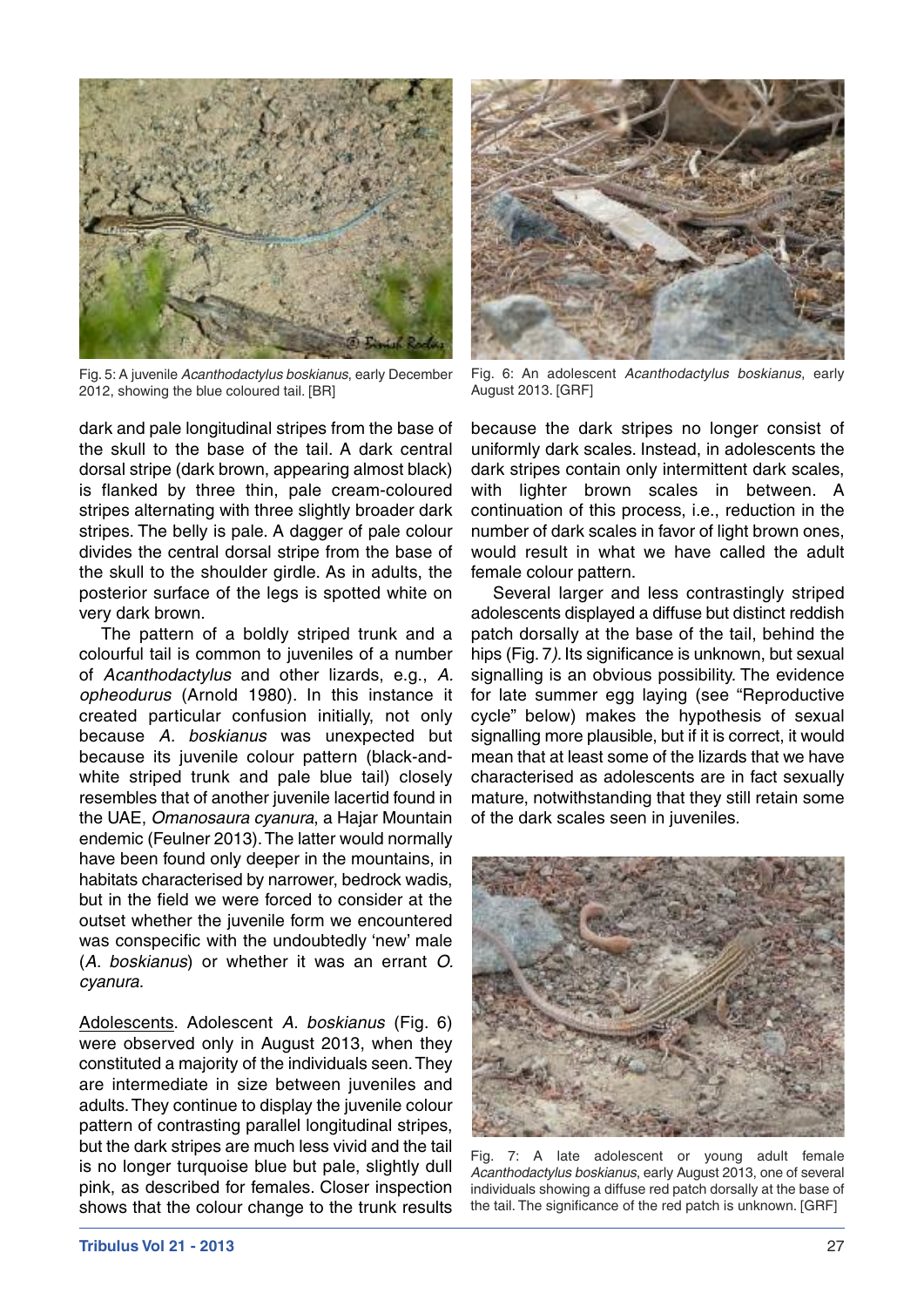# **Habitat**

The *A. boskianus* population we have studied is associated with accumulations of silty soil along the low banks of a gentle wadi, representing former cultivated fields now eroding and exposing coarse gravel beneath. *A. boskianus* has been found along a 0.6 kilometre stretch of the wadi but the concentration of lizards is greatest where the silt is most continuous and dotted with small trees and shrubs, especially *Pulicaria glutinosa* (Family Asteraceae, a very common Hajar Mountain foothills shrub not browsed by quadrupeds). In a few places, the soil cover has been bulldozed in the past, for unknown reasons; we always found lizards near the resulting low, bulldozed piles of soil, perhaps because they created preferred substrate or more diverse small scale habitat.

No other reptiles were recorded among our *A. boskianus* population. Other UAE lizard species which might reasonably be expected at or near such a site include the diurnal lacertid *Mesalina adramitana* and the nocturnal gecko *Bunopus spatalurus* (*pers. obs.*, Gardner *in press*). A single semaphore gecko *Pristurus rupestris* was found at a second, smaller *A. boskianus* locality (described below), on dead wood covering the mouth of a cistern; *P. rupestris* would normally be found in a somewhat more rocky or stony environment than *A. boskianus*. A single *Pseudotrapelus sinaitus*, the Sinai agama, was found on stony ground near bedrock outcrops not far from the second *A. boskianus* locality.

The only prior records of *A. boskianus* from the UAE are from the gravel outwash plains bordering the Hajar Mountains, and more specifically from the interface between the gravel plains and the active sand dunes to the west (Arnold 1984). Arnold (1984) considered it probable that *A. boskianus* was limited to that habitat. That view was repeated by Jongbloed (2000) and has gone unchallenged by most other authors. Hornby (1996) described the habitat of *A. boskianus* as "Desert, wadis, coast" but the reference to coast was based on a photo record since reckoned to show an unusually well striped *Mesalina adramitana* (Hornby *pers. comm.*, Gardner *pers. comm.*). The foothills wadi environment therefore represents an expansion of the generally accepted habitat of *A. boskianus* within the UAE.

Reviewing this point with the benefit of hindsight, it is evident that, by design, Arnold largely excluded the foothills environment from the scope of his UAE field investigations. His pioneering study was focused on the ecology of "desert lizards", then understudied in Arabia, and

he expressly distinguished "really desertic regions" from "the more mesic, peripheral areas, such as the mountains of northern Oman", which he considered had already received a measure of scientific attention (Arnold 1984). Cunningham's data, previously unpublished, bridges the gap to some extent; he reports "seeing [*A. boskianus*] in lower foothills and gravel plains, often in association with vegetated small ephemeral drainage lines" (Cunningham, *pers. comm.*).

Descriptions from other countries indicate that *A. boskianus* is an environmentally plastic species (Jongbloed 2000, Khanoon 2009). In Egypt, for example, it has been called a "sand lizard" (El-Masry & Hussein 2001) and in north-western Iran it has been collected from under spiny *Astragalus* bushes on a sand hill (Rastegar-Pouyani 1999). Its general restriction to firmer substrates in the UAE may be an example of character displacement resulting from niche competition with other *Acanthodactylus* species. Arnold (1980) has previously suggested character displacement as an explanation for the larger size of *A. boskianus* in Arabia, where it is often sympatric with the smaller *A. opheodurus*, than in North Africa, where it is not.

## **Population size, density and structure**

The core area of the study population appears to be near the upstream extremity of the site, where continuous soil cover is most extensive (Fig. 8).There, at mid-morning in early August 2013, we recorded 14 individuals within a rectangular area of approximately 55 by 40 metres, or 2200 square metres. Only one lizard was an adult male (as determined by size and colour pattern); four were adult females (as determined by light brown ground colour and pale longitudinal stripes, with darker stripes extremely subdued or absent); and eight were adolescent (as determined by size and residual dark longitudinal stripes bordering the pale ones). Three more individuals (an adult female and two adolescents) were observed within about 20-30 metres of the core area.

Those observations permit us to calculate, very roughly, an average density in the core area of one lizard per 157 square metres, equivalent to a 12.5 metre (41 foot) square per individual. By way of comparison, Cunningham (2001) estimated a home range of roughly 200 square metres per individual in his study of *Acanthodactylus opheodurus* on sand and gravel plains north of Jebel Hafit, in Al Ain, UAE, with individuals typically being found 10-20 metres from each other.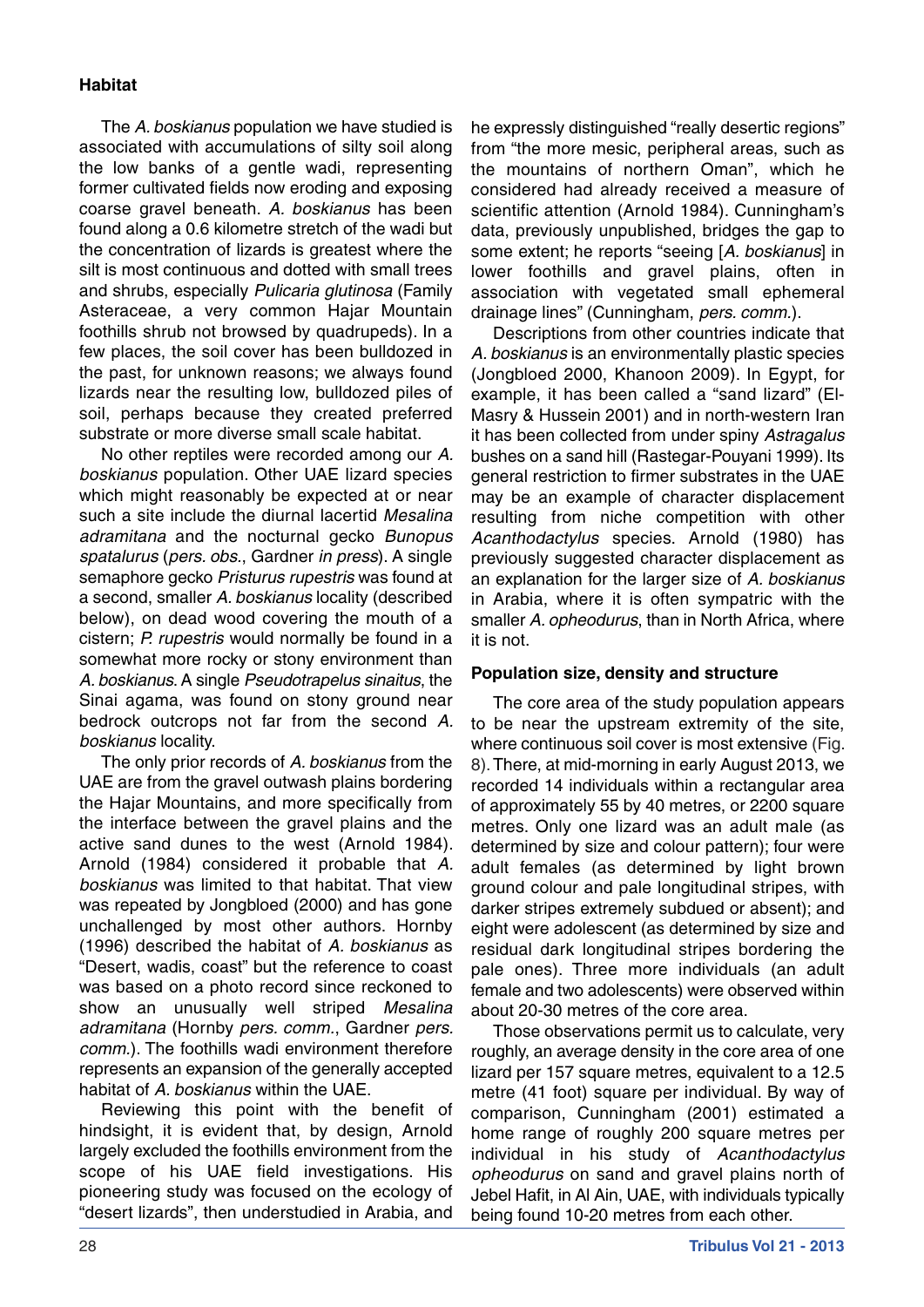

Fig. 8: A view of the core zone of the *A. boskianus* site reported in this paper. [GRF]

The following morning we surveyed the downstream extension of our area and observed an additional 11 individuals over approximately 500 metres, in similar but somewhat more discontinuous and more heavily treed habitat. These included one adult male and an estimated two adult females and eight adolescents, all of the adolescents approaching adult female colouration and several showing a reddish patch dorsally at the base of the tail, as described above.

In all, we observed 28 individual lizards foraging along *ca*. 600 metres of wadi. From this we estimate the total population in the area to be approximately 50  $\pm$  10 individuals. The lizards were not difficult to observe and, given the limited scale of the area of preferred habitat, we believe it is reasonable to suppose that we observed approximately 50% or more of the total population. The areas upstream and downstream of our site are disturbed by construction and do not preserve similar habitat.

The apparent scarcity of adult males seems anomalous, but more information about the social structure of *A. boskianus* (or other *Acanthodactylus* species) might suggest an explanation. It is known, for example, that *A. boskianus* is territorial and that males acquire dominance hierarchies in captivity (Khanoon 2009). If social dominance can regulate the expression of male breeding colours, then it is possible we have been mistaken in some of our field determinations of adult gender.

## **Reproductive cycle**

A summary account of reproduction by *A. boskianus* in North Africa says that, "This lizard lives in a burrow of 30 to 40 cm in depth which it excavates at the foot of a clump of vegetation.The female deposits 2 to 4 eggs which incubate for 75 days, hatching taking place in August" (Sahara-Nature).

At our UAE site, our observations provide circumstantial evidence for an annual life cycle featuring egg-laying in late summer to mid-winter (late August to perhaps as late as February) and hatching in mid-autumn to early spring (late October to perhaps as late as early May), as elaborated below. However, the presence of juvenile lizards in both early December and mid-August leaves open the possibility that reproduction could be multi-seasonal or relatively continuous, or, even if reproduction is generally seasonal, that the potential exists for opportunism.

The predominance of adolescent lizards in August 2013 may reflect enhanced breeding success as the result of above average rainfall during the preceding autumn, winter and spring. The autumn of 2012 was probably somewhat wetter than normal, with (anecdotally) some rain having fallen in each of September, October and November. At the time of our initial visit to the site in early December 2012, a grove of flowering and seeding *Datura stramonium* was flourishing in silt where flood water had backed up at a road crossing. Subsequently, major rainfall events occurred over mountain areas of the UAE in mid-December 2012 (*pers. obs.*), early April 2013 and late April into early May 2013 (J. Judas, *pers. comm.*).

Development and maturation times for *A. boskianus* are not known, but Arnold (1984) has reasoned from field evidence in the UAE that the similar sized *A. schmidti* matures within one year: *A. schmidti* "are common as adults in the spring, but virtually no juveniles are present until eggs laid that year hatch, so these presumably reach full size by the next spring."

Assuming that a minimum of approximately 75 days are spent as a juvenile (equivalent to the reported North African incubation period), the many *A. boskianus* lizards we observed as adolescents in early August must have hatched no later than mid-May. Adding the reported 75-day incubation period, mating and egg laying would have occurred no later than end-February. But the adolescents seen in August 2013 were variable in size and the largest of them, at or near adult size, could reasonably correspond to the juveniles seen in December 2012; some may even have reached sexual maturity, as possibly indicated by the reddish patches at the base of the tail. In turn, the juvenile lizards present in early and mid-December 2012, *ca*. 9cm in size, must have hatched by mid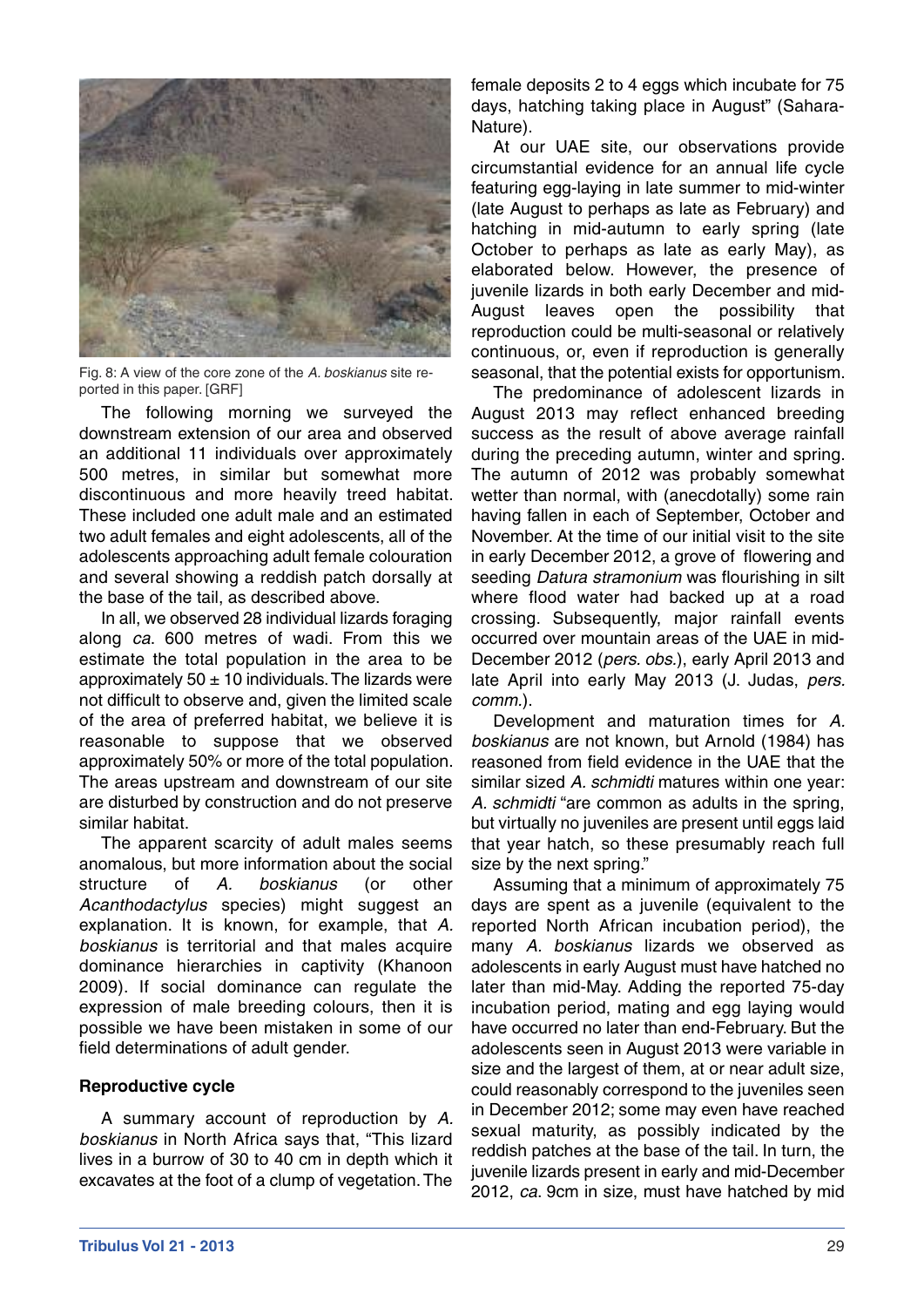

Fig. 9: An adult male *A. boskianus* anticipates making a meal of a large ant, *Cataglyphis* sp.This individual exhibits a re-grown tail. [BR]

or late November, and therefore, if we accept the reported 75-day incubation period, from eggs laid by early September 2012. These estimates dovetail nicely to frame an annual cycle commencing with egg-laying in late summer through mid-winter, followed by hatching and maturation in time for first-year individuals to participate in egg-laying at the next annual cycle.

Arnold found that for many species of UAE lizards, dates of egg carrying are spread over two months or more (his dates for *A. schmidti* span five months, from January through May), suggesting that breeding is repetitive and several clutches are laid (Arnold 1984). We did not directly investigate reproductive status or observe reproductive activity in our study population of *A. boskianus*, but our observations of population structure are consistent with an extended breeding season. However, Arnold (1984) also generalised that most egg carrying in UAE lizard species takes place in the spring.That generalisation is not well supported by our study population, for which, as indicated, our data instead suggest a breeding season centered on autumn and winter. We cannot assess, from observations within a single year, whether this represents the normal pattern for *A. boskianus* in the UAE or whether, perhaps, in the context of the

relatively unpredictable UAE rainfall regime, the breeding period can be shifted facultatively to take advantage of unseasonably clement conditions.

Unfortunately, we were unable to make field observations during spring 2013 and our field time in late summer 2013 was devoted to the search for additional *A. boskianus* sites. In hindsight, additional observations during either or both of those periods might have helped to better resolve the timing of breeding activity.

#### **Behaviour: foraging and tail movements**

All *A. boskianus* were observed principally on relatively firm, silty soil with scattered rocks and shrubs. If approached too closely or too rapidly, they retreated to the cover of shrubs, mostly *Pulicaria glutinosa*, which grows in more or less cushion-like clumps and spreads close to the ground.

When not taking cover, the lizards foraged actively on the firm soil, moving, pausing, watching, waiting, then moving again. Sometimes they stopped on local high points (minimally so, on relatively flat ground) as if to have a better view. Forward movement was generally purposeful and sometimes rapid. Upon stopping, the lizards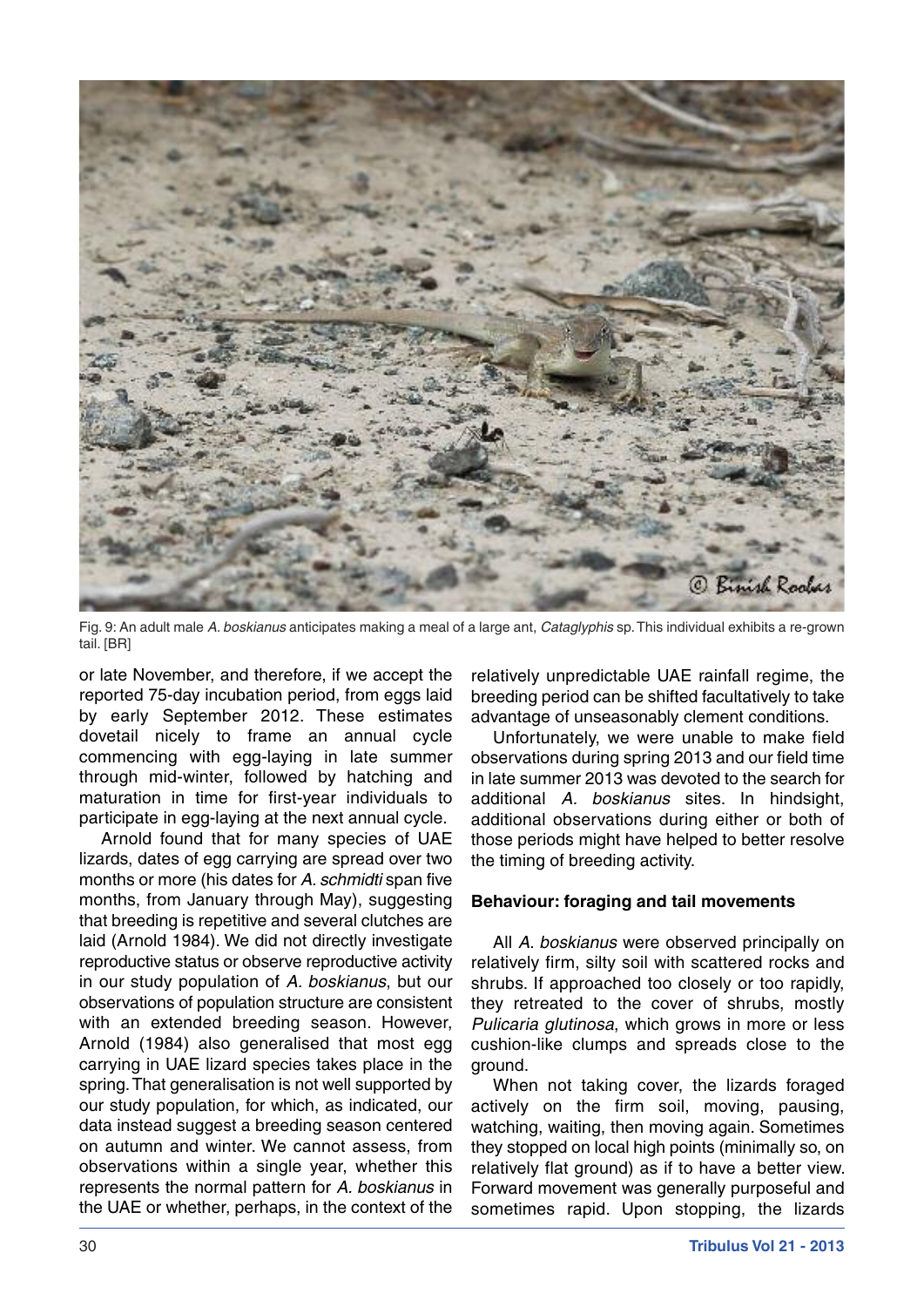normally exhibited the tail swishing movement characteristic of at least some other *Acanthodactylus* spp., e.g., *A. schmidti* and *A. gongrorhynchatus* (*pers. obs.*) and *A. opheodurus* (Arnold 1980, Cunningham 2001). The tail was swung to one side or the other,  $\pm$  90°, with a modest but distinct extra flourish of the tip. In this position the lizard is alert, with head up. On one occasion when we watched a lizard stop with its head down, to examine the ground beside a small stick, it did not swish its tail. A lizard digging for termites moved its tail regularly, but evidently primarily to counterbalance frequent changes of body position.

Why do the lizards swish their tails? Flexing the tail perpendicular to the body probably facilitates rapid acceleration by conferring a mechanical advantage, which may explain why alert lizards do this and preoccupied lizards do not. But there seems to be more to the movement than simply positioning the lizard on the starting block.

Many *Acanthodactylus* spp. and other lacertids are known to exhibit tail autotomy (i.e., tail shedding) in response to attack (Arnold 1984, Jongbloed 2000, Cunningham 2001).This appears to be the case for *A. boskianus* as well.At least one of our adult lizards exhibited a re-grown tail (Fig. 9); so does the adult *A. boskianus* shown in Gardner (2005a) (at p. 234). In such species, tail swishing behaviour has been tentatively interpreted as a defence mechanism to mislead would-be predators (Cunningham 2001). This makes intuitive sense. In case the movement of the lizard on open ground attracts the attention of a nearby predator, it is advantageous if the predator is promptly misdirected to the disposable tail rather than the head or body. By the same token, a single initial swish may be optimal, since the likelihood that the lizard has been observed and will be attacked probably diminishes with the passage of time, and further movement only increases the risk of attention.

Notwithstanding the appeal of the foregoing logic, since different sympatric species of *Acanthodactylus* have different tail colours (a useful field characteristic to discriminate among them), a sexual signalling function for tail movements cannot be ignored, as has been documented for other regional diurnal lizard species (Arnold 1980, Ross 1990, Feulner 2004).

## **Shelter**

A North African account generalises that *A. boskianus* "lives in a burrow of 30 to 40 cm in depth which it excavates at the foot of a clump of



Fig. 10: An *A. boskianus* burrow entrance under a *Pulicaria glutinosa* shrub. This burrow was thought to have at least two entrances. [GRF]

vegetation" (Sahara-Nature). At our own site, we saw numerous examples of probable *A. boskianus* burrows (Fig. 10) under clumps of vegetation; not many other species are present that are likely to have constructed them. More generally, the availability of a substrate suitable for burrowing suggests itself as one of the principal factors localising our UAE population.

Sometimes we saw multiple burrow entrances under the same small shrub. We watched one adolescent lizard retire to such a burrow at the end of a late afternoon sortie. But we also saw another type of burrow, an inconspicuous slot in flat, open ground. We saw two adolescents stationed near such burrows (Fig 11), each 1-2 metres from small shrubs, while out in late afternoon, and we watched one of those lizards actually retire to the nearby burrow, only about 15 minutes before darkness. Thus we suggest that, in addition to burrows used for breeding and or permanent residence, *A. boskianus* (at least immature lizards) may also excavate more rudimentary burrows for temporary use. The entrance to some of these latter burrows appeared to be partly blocked, whether by accident or design.

#### **Diet**

We observed at least a half dozen individuals catch and eat ants, mostly very small ants.The one adult male found in the core zone was especially active and fed on several ants, including larger ones, in the space of less than a minute. An adolescent foraging in late afternoon ate an estimated dozen ants in an hour of observed foraging. One small adolescent attempted to take a very large and robust ant, apparently the soldier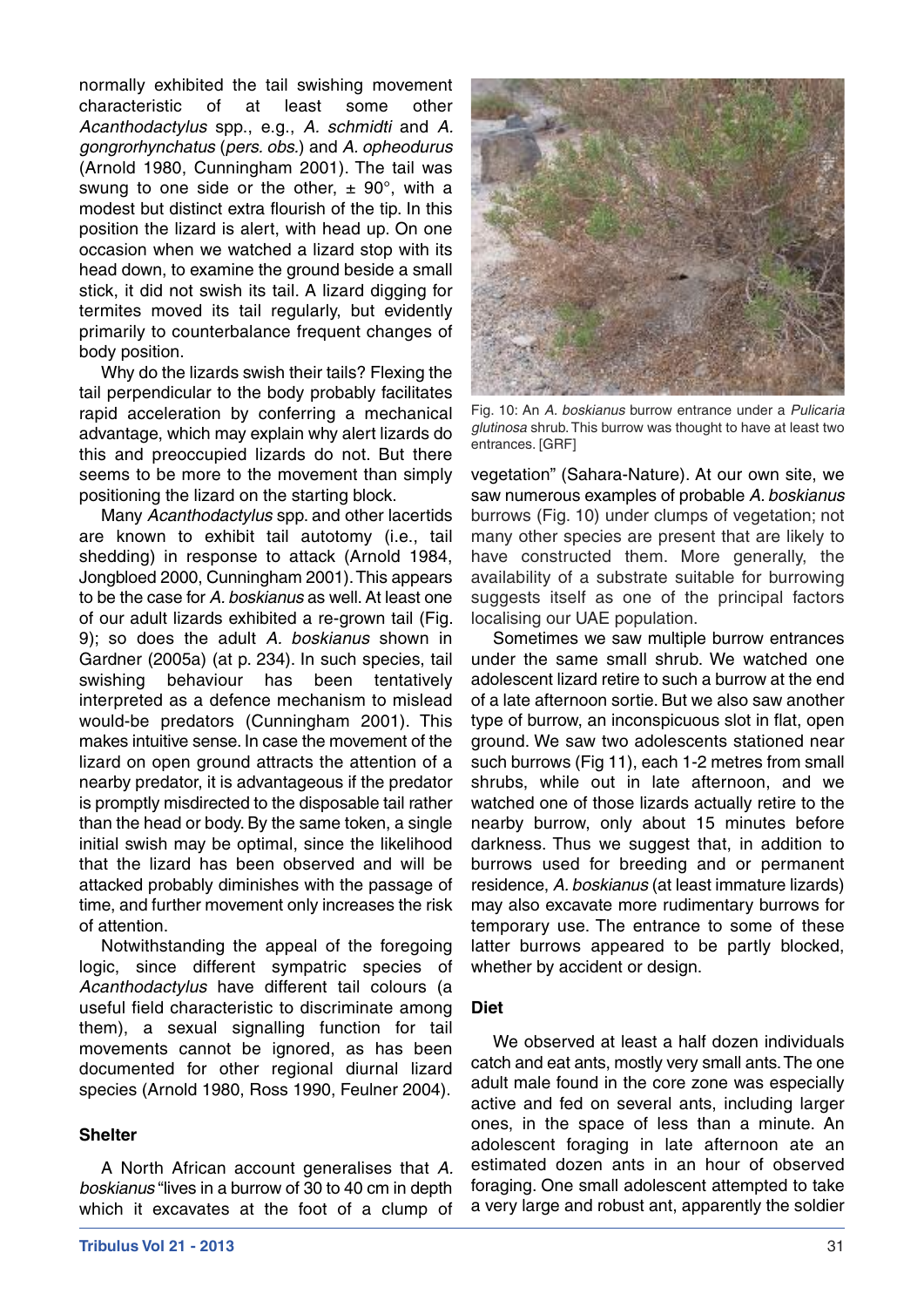

Fig. 11: An adolescent *A. boskianus* in late afternoon, beside its simple burrow on open ground. [GRF]



Fig. 12: This adolescent lizard, the same individual shown in Fig. 11, revealed an unsuspected talent when the piece of wood at left was tossed towards it, about 30 cm away. Instead of fleeing, the lizard tracked its trajectory and "caught" the stick in its mouth at the instant of contact with the ground. [GRF]

caste of an unknown species (possibly *Camponotus sp.*), but released it after a brief attempt.

At least six types of ants were distinguishable: (i) the common large black *Cataglyphis* workers (Fig. 9); (ii) the still larger soldier ant mentioned immediately above; (iii) a medium-sized but robust red-orange ant; (iv) a similar-sized but more delicate red-orange ant; (v) a medium-sized, thin ant with a red head and thorax and a short, heartshaped black abdomen; and (vi) a very small, thin black ant. Only (i) and (vi) were common, and (vi) appeared to be the principal prey item. The only other ground insects we observed were a few Tenebrionid beetles, probably of the genus *Adesmia* (the so-called Pitted Beetles).

Our observation of repeated predation on ants, the fact that all of the lizards foraged on open ground, and the relative scarcity of other suitable prey, all point to ants as a principal prey of our *A.* *boskianus* population. That is consistent with Arnold's (1984) assessment for *A. schmidti* and Cunningham's (2001) generalisation that ants seem to be the favoured diet of *Acanthodactylus* species generally, notwithstanding anecdotal evidence of other prey items. Nevertheless, the dietary contribution of other prey items may be important, although less frequently documented.

We watched one adult male lizard dig for and consume small termites. The male, which had already travelled *ca*. 10 metres from where we had first seen it, took shelter at one point under an accumulation of twigs in the shade of low branches of a *Pulicaria glutinosa* shrub.There it soon began to scrape purposefully in the dirt with its forefeet and snout, picking at and gobbling up something we could not discern. When it had moved on, we investigated and found, just below the surface, a few very small white termites of a kind we had noticed half an hour before at a piece of discarded lumber. On another occasion we watched an adolescent lizard dig repeatedly and unsuccessfully, probably for suspected termites, at the spot where a thin branch from a dead and toppled small tree poked into the soil.

Still another adolescent was seen to taste a small piece of potato crisp that we had inadvertently dropped nearby. The lizard briefly masticated one corner but did not ingest the crisp; we speculate that it was probably licking the surface salt.

A casual experiment revealed an unsuspected talent with dietary implications (Fig. 12). An adolescent lizard had been alert but motionless for some time on open ground in late afternoon. One of the authors tossed a small piece of dead wood in front of it, about 30 cm away. Instead of fleeing, as expected, the lizard darted forward, evidently following and foreseeing the descent trajectory, and seized the stick in its mouth at the instant of contact with the ground. It was only then that we realised that the piece of wood was, coincidentally, about the same size, shape and colour as a medium-sized local grasshopper (e.g., *Sphingonotus* spp*.*). From this we infer that geophilous grasshoppers and other insects alighting on bare ground in the vicinity of *A. boskianus* are in danger of being tracked and caught by waiting lizards.

The UAE's most common fringe-toed lizard, *A. schmidti*, is known on occasion to hunt and eat juveniles of other lizards, including other *Acanthodactylus* species (Baha El Din 1996). Since *A. boskianus* is the largest of the UAE's *Acanthodactylus* species, we cannot rule out the possibility that it too may sometimes take other,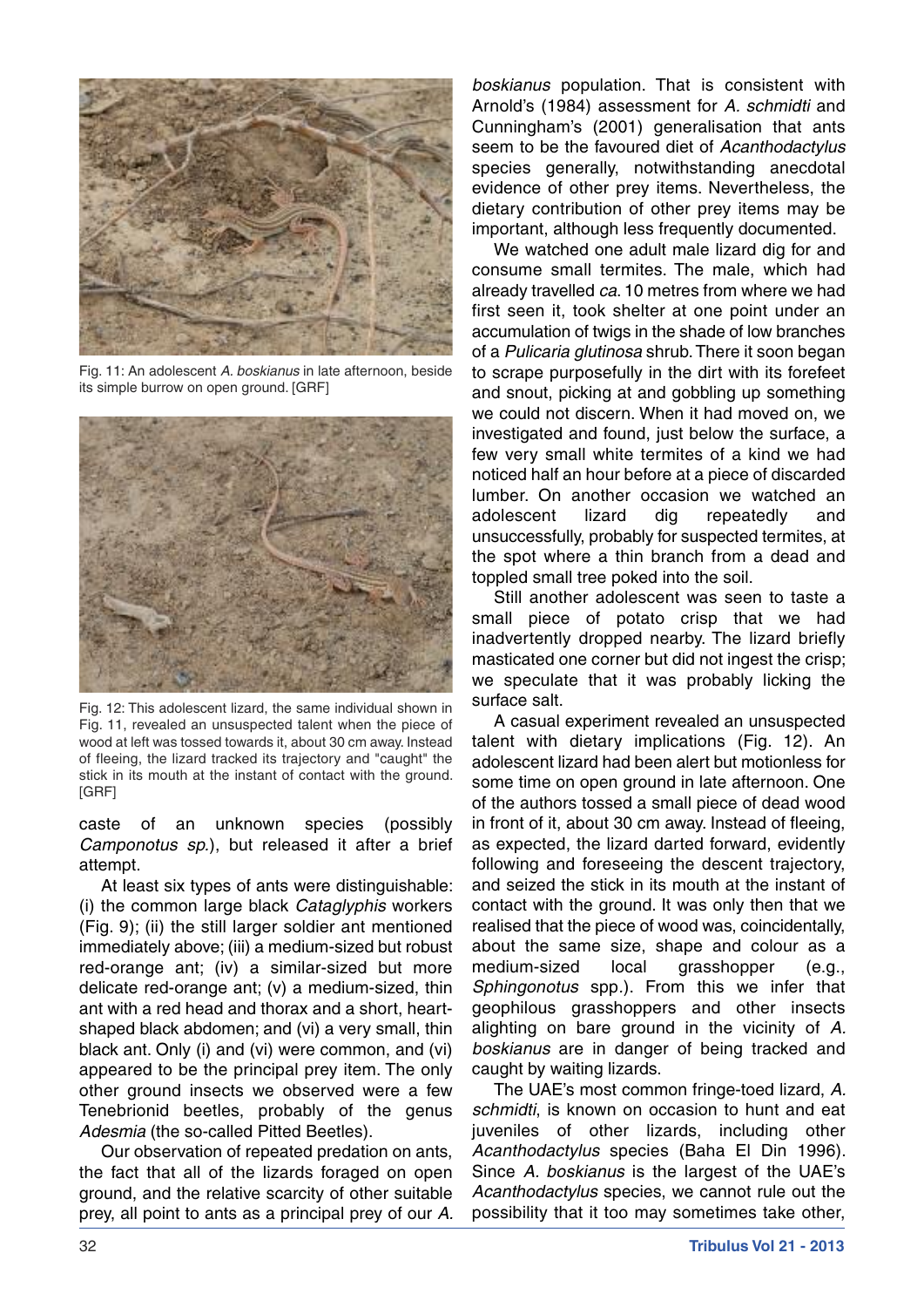smaller lizards. As mentioned above, we have recorded no other reptiles within the area of our *A. boskianus* population.

It should be noted that the behaviour, foraging habits and diet of *A. boskianus* in North Africa have been described somewhat differently (in translation from French):"*Acanthodactylus boskianus* is active by day, especially in the morning, it hibernates until April. . . . [It] feeds on small insects, beetles, flies, it hunts visually and is very agile, it likes to climb and perch in bushes" (Sahara-Nature).

# **Predators and predator avoidance**

A relatively dense population of lizards would seem to present a tempting opportunity for predators. However, the study population is limited in extent and, as far as we have been able to determine, is singular, so it may not be worth the while of local predators to specialise in predation on *A. boskianus*. That reasoning will have to be revisited if, as we suspect, *A. boskianus* proves to have been, in the recent past, more common and widespread than previously recognised.

Red foxes are probably the most likely terrestrial predators.They might also be attracted to the area in winter by the litter left by picnickers, although we saw no fox prints or droppings at any time. Avian predators are also a possibility, but birds have not been much in evidence when we have been present at the site.The only species we have seen that might be possible predators on *A. boskianus* are the Southern Grey Shrike *Lanius meridionalis* and the Indian Roller *Coracias benghalensis*. Tracks of ground birds were most likely those of Grey Francolin *Francolinus pondicerianus*, heard at a distance. The presence of owls along the foothills, e.g., the Desert or Pharaoh Eagle Owl *Bubo ascalaphus*, may be one reason why our lizards retired to their burrows before dark (see below, "Diurnal schedule").

Like other *Acanthodactylus* species (Arnold 1980, Cunningham 2001), *A. boskianus* probably relies principally on vigilance, speed and vegetation cover to avoid predators. As noted above, the lizards normally responded to potential threats by retreating to the shelter of a low shrub, usually *Pulicaria glutinosa*. There they remained motionless, evidently relying on their camouflage. We did not observe the "doubling up" posture reported by Cunningham (2001) for *A. opheodurus*, but we never attempted to actively alarm any lizards.

Reactions can be very cautious, however. In one instance, a small piece of litter (*ca*. 1 cm square) was accidentally dropped above a lizard

that had approached at close range to where we stood on open ground.The lizard reacted instantly to this small object falling vertically, about 7-10 cm in front of it. It shot off to the rear, but stopped only about 60 cm away, still on open ground.

# **Diurnal schedule**

Like most *Acanthodactylus* species, *A. boskianus* is diurnal. In early December, we found lizards active until at least midday. In early and mid-August, the first lizards were observed at 0700-0800 hrs on generally slightly overcast mornings, at air temperatures of *ca*. 32°C (90°F). More were observed, and they became more active, as the sun broke through at *ca*. 0830 hrs. Observations declined after about 1000 hrs (with sightings then often in shade and air temperature at 38°C (100°F)) and we saw no lizards after 1100 hrs, by which time the air temperature had reached 40°C (104°F). Cunningham (2001) likewise observed that *A. opheodurus* in the UAE retreated to its burrows when air temperatures approached  $40^{\circ}$ C.

Where it has been studied in North Africa, *A. boskianus* is active principally in the morning; it does not have a bimodal activity pattern (Cunningham 2001, citing Perez-Mellado 1992; Sahara-Nature). The same is true of at least two other *Acanthodactylus* species that have been studied in the UAE, *A. schmidti* (Cunningham 2001, citing Haas 1957) and *A. opheodurus* (Cunningham 2001). In contrast, *A. gongrorhynchatus*, studied in eastern Saudi Arabia and Abu Dhabi, is reportedly active in both morning and late afternoon (Baha El Din 1996).

We paid a late afternoon visit to our site in mid-August and found three individuals, all adolescents, active in the core zone beginning from at least 1700 hrs (when we commenced observations) until 1900 hrs, at a temperature of *ca*. 32°C (90°F). One lizard, the largest, foraged relatively actively, traversing and re-traversing open ground and circling small shrubs, eating an estimated dozen small ants. The other two were largely motionless but alert on open ground; one was the individual which "caught" a tossed piece of wood, as described above under "Diet". The most active individual retired to its burrow at the base of a bush at *ca*. 1815 hrs. The wood-catcher retired at *ca*.1900 hrs (only 10-15 minutes before darkness) to its simple slot burrow in open ground (Fig. 11). From these observations we generalise that although *A. boskianus* is active principally during the morning, some individuals, particularly adolescents, may also forage in late afternoon. In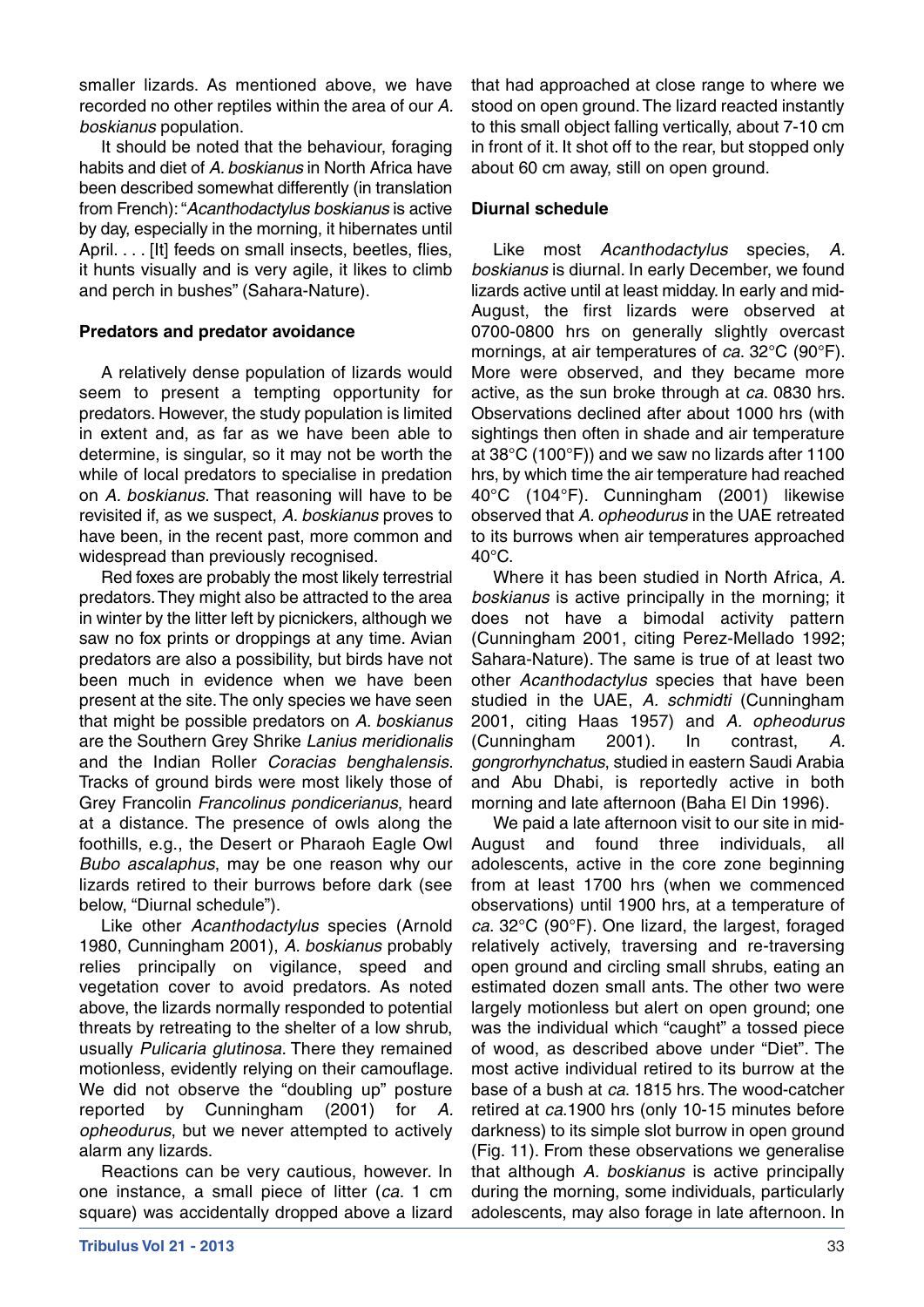

Fig. 13: In pleasant weather, the *A. boskianus site* is shared on weekends with local picnickers. Litter is an aesthetic problem but more serious habitat damage is probably done by vehicles and destruction of plants for firewood. [GRF]

addition, there may be a tendency for the afternoon hunting strategy to shift from active hunting to "sit and wait".

## **Thermoregulatory behaviour**

As has been reported for other *Acanthodactylus* species (Arnold 1984, Cunningham 2001), *A. boskianus* was increasingly seen in the shade of shrubs and trees as air temperatures increased during its activity period. But, with a single exception, we saw no other examples of postures or behaviours (e.g., climbing shrubs) that we interpreted as thermoregulatory.

The exception was the adolescent lizard, mentioned above, which dug repeatedly, probably for suspected termites, at the spot where a branch from a fallen tree poked into the silty soil. Roobas took a video of that effort, in partial shade at about 0845 hrs, which records a number of furious but unsuccessful bouts of excavation, using both forelimbs. Studying the video at leisure, we saw that in the course of its exertions, the lizard paused twice to rest for a few seconds in the disturbed soil, lying on its belly with its forelegs and head in the air, and its hind legs splayed and weightless.

Arnold (1984) noted that, as surface temperatures rise, some diurnal desert lizard species dig into the substrate so that they can

place their bodies in contact with cooler layers beneath.We tentatively interpret the behaviour we observed as an effort by the lizard to reduce its body temperature, elevated due to physical activity, by lying in cooler, subsurface soil exposed by digging. Cunningham (2001) recounted a similar phenomenon in *A. opheodurus*: "When actively pursuing prey on warm surfaces they often rested their bodies on the ground and raised their forelegs momentarily."

## **Does** *A. boskianus* **hibernate in the UAE?**

In Egypt, *A. boskianus* undergoes hibernation (perhaps better termed winter dormancy in ectotherm species) from December through February, triggered by reduced photoperiods (El Masry & Hussein 2001). Our observations leave open the question whether *A. boskianus* also hibernates in the UAE.

A morning visit in mid-December 2012 turned up no lizards in the core zone and only one juvenile overall, at the downstream extremity of the population, but the weather that day was breezy, mostly cloudy and there was some drizzle. A late December visit encountered no lizards at all; the day was sunny, but also cool and extremely windy. In both cases, our observations (or lack of them) are consistent with the hypothesis of winter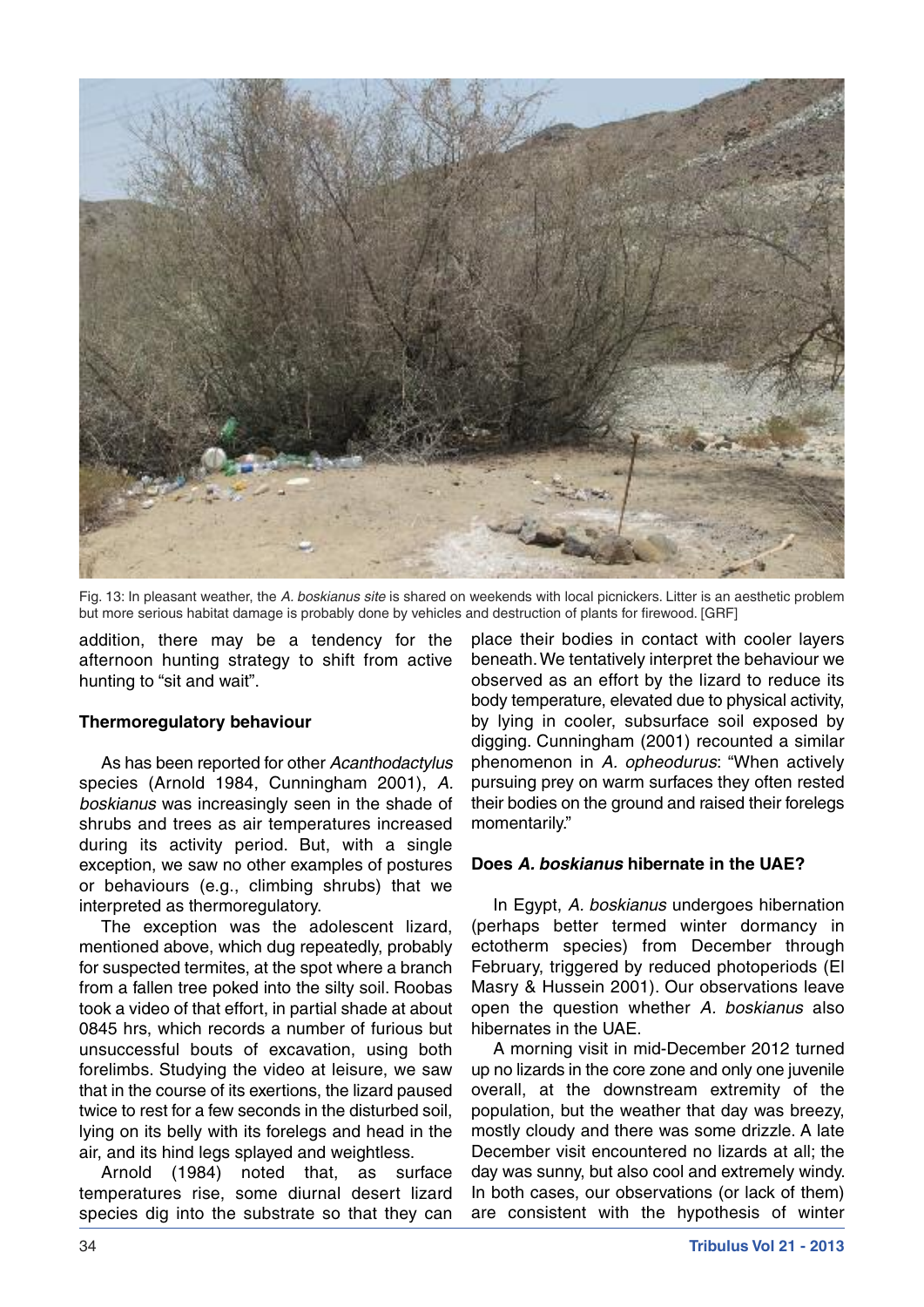dormancy beginning in mid-December, but they could also be attributable to the weather conditions prevailing at the time of our visits.

Other commitments made it impossible for us to re-visit the site during the winter and spring to resolve the question definitively, but the presence of juvenile lizards in early December, particularly if that reflects the normal annual reproductive cycle as suggested above, is arguably evidence against hibernation, since it would be unusual for hatching to closely precede seasonal dormancy.

## **A second site: Has** *A. boskianus* **been overlooked and under-recorded?**

In mid and late August 2013 we undertook to see if, making use of our experience, we could find *A. boskianus* at other, similar sites. This exercise was not as straightforward as it may sound, because a great deal of the potential *A. boskianus* habitat in foothills wadis for *ca*. 20 kilometres to the north and south of our site has been not merely disturbed, but totally destroyed by quarrying or by the construction of dams, highways, pipelines and/or power lines (see also "Conservation concerns" below). In the end, our results were mixed. We were able to find another *A. boskianus* site within the Wadi Isfani watershed almost immediately, but we found no evidence of these lizards at three other search areas to the south.

We knew of a promising area in mid-Wadi Isfani, only about 3 kilometres distant as the crow flies, but some 9 kilometres away along wadi beds. Scouting by car, we found a lizard almost immediately at our second vehicle stop, evidently a young male  $(Fig. 3)$  – not very large but with full male colouration, except that it still retained a relatively high proportion of vivid intermittent dark scales. At our third stop, in and adjacent to recently cultivated fields, we encountered an adolescent and a boldly striped, blue-tailed juvenile, both foraging actively on silty soil. We also found occasional tracks probably made by *A. boskianus* among the natural wadi bank vegetation (*Saccharum griffithii*, *Tamarix* sp. and *Juncus* sp.) bordering the fields in this area.

We saw no other *A. boskianus* there, however (and only a single *Pristurus rupestris*), despite patient inspection before mid-morning (1000 hours). We asked ourselves why there were not more, in what seemed like congenial habitat. Tree cover was similar but the ground level vegetation was different from our main *A. boskianus* site. *Pulicaria glutinosa* was all but absent; the main shrubs were *Fagonia indica* and *Rhazya stricta*, the latter indicative of overgrazing by camels and

goats (of which we saw approximately 4 dozen in 3 small herds during our visit). But we also took note that almost the entire width of the broad wadi bed and its lower banks was covered with a thin layer of fresh silt, and flotsam debris draped almost every shrub on the upstream side, the result of a major recent inundation.

Later in the day, an interested local resident directed our attention to the same phenomenon. In a discussion of the fish species that were (and were not) then present at a permanent pool in the wadi, he emphasised the need to take account of the massive flooding that had occurred just a few months earlier (S.M.S. Al Qaydi, *pers. comm.*), probably corresponding to an April 30 to May 1 rainfall event on the UAE's East Coast (J. Judas, *pers. comm.*).The headwaters of Wadi Isfani drain *ca*. 40 kilometres of mountain ridges that also drain, in the opposite direction, to the East Coast. They rise in a few places to more than 1000 metres. Our local acquaintance described the flooding in Wadi Isfani as unprecedented in his lifetime of some thirty years. We were left to contemplate the possibility that the *A. boskianus* population in mid-Wadi Isfani was perhaps temporarily depressed owing to mortality and habitat destruction occasioned by that event.

The discovery of a relatively dense local population and the fact that we were able to predict and find additional lizards elsewhere inevitably calls into question whether *A. boskianus* is (or was) quite as rare or as restricted as has heretofore been accepted. Our local resident acquaintance did not regard the striped adolescents we showed him as exceptional (Al Qaydi, *pers. comm.*) and there are no local species with which they could be readily conflated.

We therefore extended our search to other wadis along the western mountain front, taking advantage of relatively detailed local geographical knowledge. We searched fruitlessly, however, in abandoned fields along wadi banks above the dams in Wadi Shawkah and Wadi Baraq. In the latter, we found that small animal husbandry stations have proliferated, relying on the ability to pump ground water from depths of more than ten metres. One result is that overgrazing by camels and goats has effectively removed almost all of the small shrubs from the wadi bank terraces, eliminating both the cover and burrowing sites favoured by *A. boskianus* at our principal site. In Wadi Qawr, a historical transit route across the mountains, agricultural development on an industrial scale has transformed any suitable wadi bank habitat that might have existed.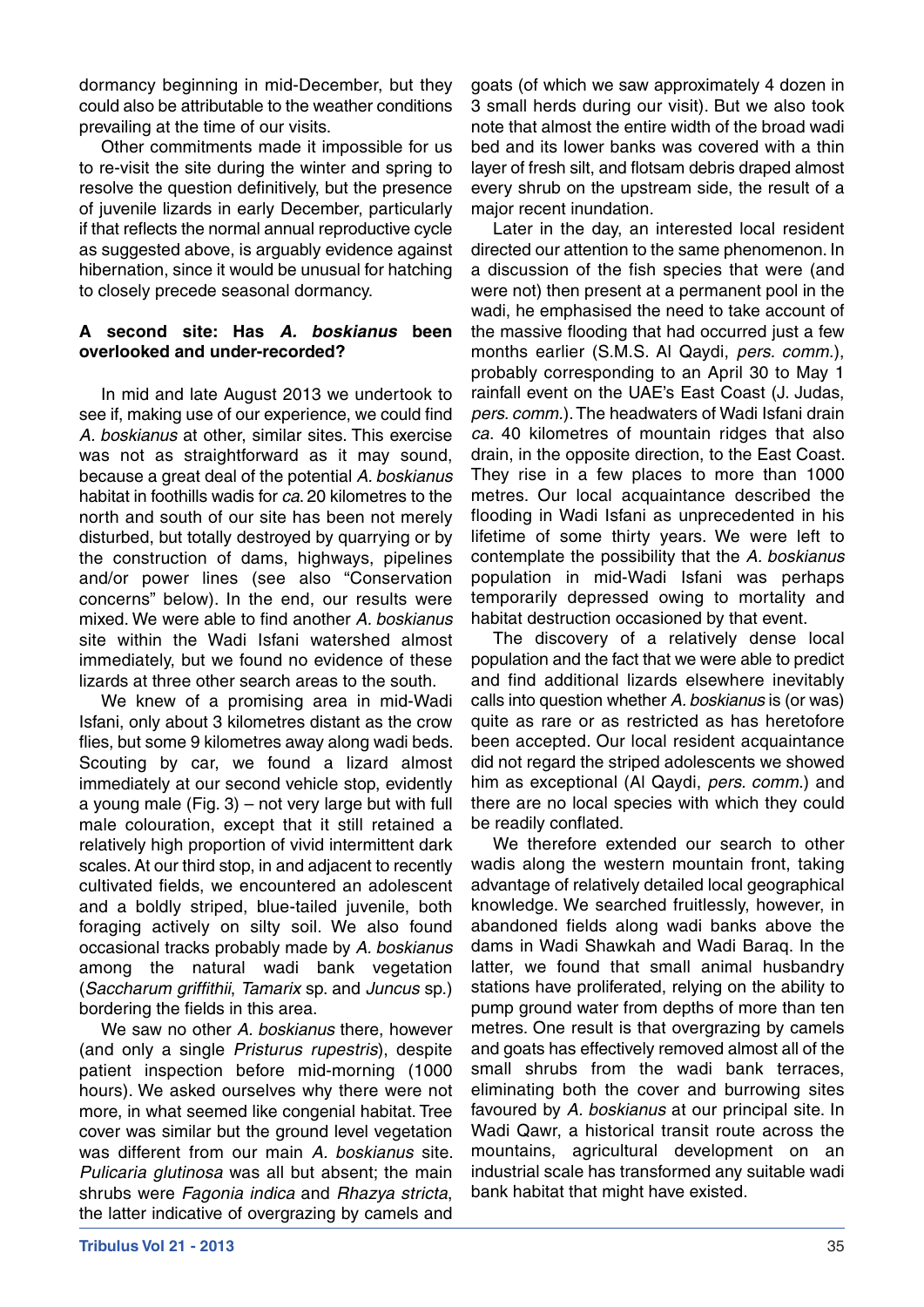

Fig. 14: A quarry in the Hajar Mountain Foothills south of Siji. [GRF]

We conclude from these results that any newfound optimism about the historical or current status of *A. boskianus* must be countered by grounds for considerable pessimism concerning conservation of its foothills wadi habitat generally.

#### **Conservation concerns**

It is interesting to contemplate that humans may have unwittingly promoted the creation of favourable habitat for *A. boskianus* at the principal site reported here, and at other foothills wadi sites, by constructing the fields whose remains the lizards now exploit (and even by limited bulldozing in more recent times). But humans are surely now degrading that same habitat. A paved road runs through our main site and power lines parallel the road; a 4-metre high bulldozed berm blocks the view of the wadi from the road for some 30 metres; in winter, local picnickers occupy prime *A. boskianus* habitat, driving large vehicles onto the limited remaining field areas, and harvesting and cutting brush and trees for campfires.

More alarmingly, foothills habitats for tens of kilometres to the north and south along the mountain front, across the borders of several emirates, have been obliterated by extensive and indiscriminate quarrying and dam construction. The cumulative assault is massive, especially when these are added to multiple highway, pipeline and power line routes. The mountain front and

foothills environment is probably the second most threatened environment in the UAE, after the coastal zone.This diminishes the possibility that *A. boskianus* can survive at historical levels in that habitat.

The discovery reported here, of <sup>a</sup> large and previously unsuspected population of <sup>a</sup> rare lizard, epitomises the more general problem that environmental destruction continues in ignorance of what is being lost. Other examples of lost or threatened natural heritage along the mountain front and foothills of the UAE are unique fossil localities such as the Palaeozoic Kub Melange (Robertson *et al*. 1990), Palaeolithic stone tool sites, representing evidence of the earliest human inhabitants of Arabia (Green 1999, Scott-Jackson *et al*. 2008), and the only UAE sites for the native freshwater minnow *Cyprinion microphthalmus*.

## **Acknowledgements**

The authors wish to thank Dr. A.S. (Drew) Gardner and Peter L. Cunningham for confirming the identification of *A. boskianus* and for sharing their records and experience. Dr. Gardner kindly reviewed <sup>a</sup> draft of this paper and adapted his distribution map of *A. boskianus* for our use.